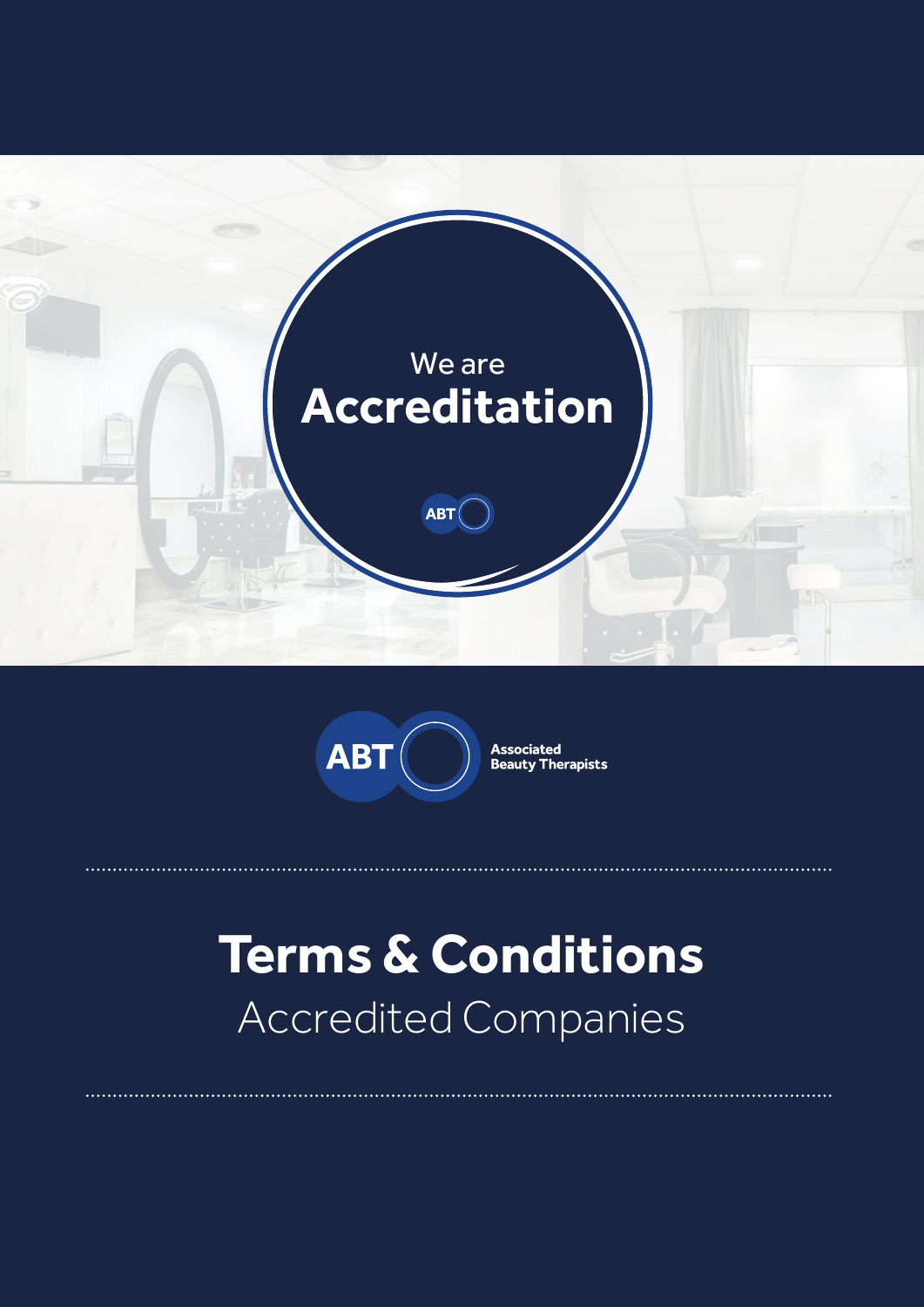# **Associated Beauty Therapists Ltd**

The Courtyard, Wixford Park, George's Elm Lane, Bidford-on-Avon, Alcester, Warwickshire, B50 4JS, UK. Tel: +44 (0) 1789 773434| Fax: +44 (0)1789 773 575 | Free: 1800 625180 | Email: info@abtinsurance.co.uk

Registered in the UK: 06135223.

Associated Beauty Therapists is Authorised and Regulated by the Financial Conduct Authority ABT. Authorisation No: 463052

# **Accepting our Terms of Business**

This document sets out our commitment to you as our client and outlines the principles we follow in doing business with you.

We (ABT) are a membership organisation and act as a specialist provider in non-investment insurance contracts for commercial clients. Our permitted business is advising, arranging, dealing as agent and assisting in the administration and performance of general insurance contracts.

Accreditation is not an insurance product and falls outside of the scope of day to day activities.

#### **Accreditation Definition:**

In order for a training provider and their courses to be accredited by a professional body or association, the course and the provider must pass strict criteria. It is important to remember that ABT accreditation is not a national framework or a recognised qualification; each body will have their own criteria.

The main criteria that accreditors [ABT] will consider are:

- Is the company delivering an insurable course?
- Is the content suitable and do the course hours meet the industry standard?
- Is the trainer insured?
- Is the training being delivered by a teacher qualified to Pttls or AET standard?

To be accredited by ABT, the answer to all these questions at time of application must be 'yes'.

## **Accredited Company Overview: Short Course Accreditation**

ABT accreditation is a simple, low cost and extremely efficient way to step out of the crowd and show your potential clients that you are approved, endorsed and eligible to offer ABT membership and insurance packages to them. For a training provider and their courses to be accredited by ABT, the course and the provider must pass strict criteria. It is important to remember that ABT Accreditation is used for internal insurance purposes only and is not a national framework or a recognised qualification; each body or company will have their own criteria. When accrediting your course, qualifications or post graduate support training with ABT you will enter into a relationship with the UK's largest Beauty Membership and Insurance provider who currently represent over 1400 providers. ABT is also part of the UK's leading publisher, Exhibition Management brand and its Irish counterpart – Beauty UK, Scottish Beauty, Irish Beauty Show, Guild News and ABT Ireland. In our opinion, having your course Accredited is crucial to give your course the seal of approval and recognition it deserves.

ABT Accreditation is not a guaranteed process. We also reserve the right to cancel, decline or refuse to accredit [any application] for a course and/or provider without explanation nor prejudice. ABT holds a registered trademark under No. UK00003589458 and will only permit accreditation and use of our brand under issued guidelines and will refuse use wherever deemed suitable to protect the integrity of the brand. ABT appreciates client's enthusiasm and aspiration towards its accredited status, however we always make sure ABT trademarks aren't wrongfully used to protect our membership community. If we feel our brand is being misused in any way – we will refuse an application and/or terminate an accreditation immediately. ABT require accredited companies to uphold the core values of ABT which are available upon request however revolve around: Standards | Ethics | Quality | Integrity and Client Care. Proven failure to uphold any of these standards will potentially mean removal of any accredited status.

Accreditation requires an active insurance policy [per tutor] against the college record in every situation. Should an Accredited company cease to have suitable insurance, the accredited status will be suspended immediately and automatically. Free activation is available for all ABT members with suitable insurance.\* Charges apply for alternate policies at £100 per year each to contribute to additional time and cost incurred.

#### **Dedicated Account Manager**

Once ABT receive your application you will be assigned a dedicated 'pre-verification' contact who will assist you with collating your application before submitting to our approvals team. Whilst most accreditations take 21 days to complete, some are much faster, and the team contact will keep you informed every step of the way. This exclusive service takes all the stress out of applying, so don't worry – we are here to help and if you don't believe us – check our Facebook reviews! Accreditation is only dealt with in writing, email and through our dedicated, innovative client portal.

## **Payment for our Services**

The only fees that ABT charge for accreditation are membership fees. Accreditation is not an insurance product, nor is offered alongside such products. The current charge for accreditation is a single one-off fee starting at £175\* for up to 3 courses, £250\* for up to 10 courses. Please see pricing structure for further details of initial course application costs. [\*if successful or not with application] is non-refundable unless the course is classed as uninsurable [as a treatment] and in this case a refund will be due within the first 90 days.

Our dedicated accreditation department will help, support and guide you through the process of gaining accreditation wherever possible.

Whilst in many cases we store manuals, lesson plans, certificates and other supplementary information within our secure portal system this is not always the case for storage size relevance. In some cases, we transpose the data to our internal system and disregard paperwork. We therefore cannot guarantee upon any request that we will be able to send copies of any original paperwork provided. Should the manual[s], Lesson plan[s], Certificate [s] be available, we will send back at an administration charge of £50 per item requested or a maximum of 1 day [8hours] £400. This does not in anyway impact the right of access that is commonly known as making a subject access request or SAR.

# **Ending our Relationship**

Accreditation is an application process and charged at the beginning [application stage] of our relationship. Once applications have been received in part, full or pending further investigation the initial charge in full applies. The current charge is a one of fee

All communications should be addressed to Associated Beauty Therapists Ltd. The Courtyard, Wixford Park, George's Elm Lane, Bidford-on-Avon, Alcester, Warwickshire, B50 4JS, telephone number 0845 017 5080. Associated Beauty Therapists Ltd is authorised and regulated by the Financial Conduct Authority and has FCA reference number 463052. Balens Ltd Registered Office: Bridge House, Portland Road, Malvern, WR14 2TA. Tel: 01684 893006 Fax: 01684 891361. Registration Number: 4931050 Authorised and Regulated by the Financial Conduct Authority, Registration Number: 305787. Zurich Insurance plc is authorised by the Central Bank of Ireland and subject to limited regulation by the Financial Conduct Authority. Details about the extent of our regulation by the Financial Conduct Authority are available from us on request. These details can be checked on the FCA's Financial Services Register via their website www.fca.org.uk or by contacting them on 0800 111 6768. Our FCA Firm Reference Number is 203093.